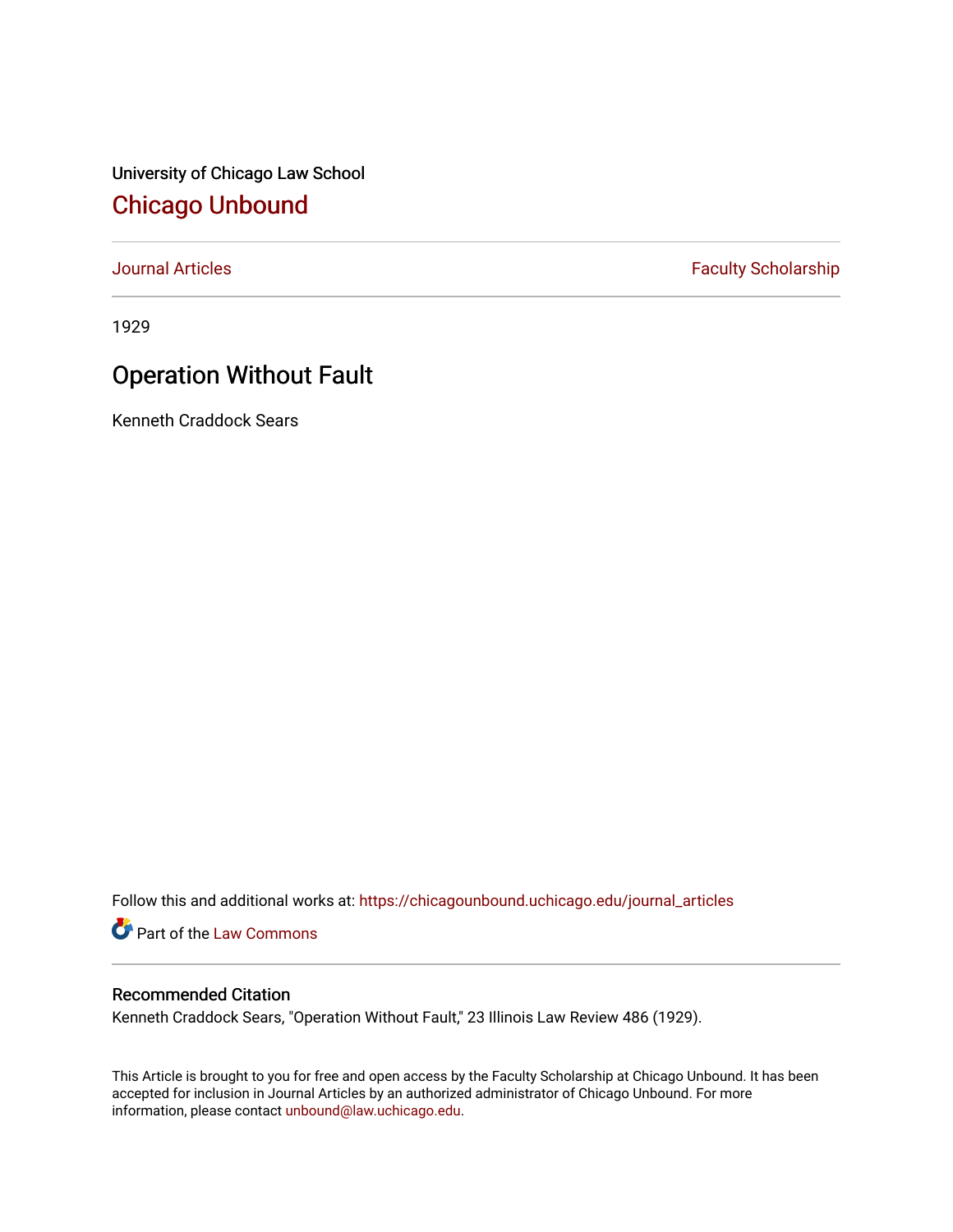CRIMINAL LAW-MOTOR VEHICLES-OPERATION WITHOUT FAULT.-[Massachusetts] A state which we have been taught to be proud of in connection with its laws and courts one day chanced to pass the following legislation:

"Whoever upon any way operates a motor vehicle recklessly, or so that the lives or safety of the public might be endangered, **.** shall be punished by a fine of not less than twenty nor more than two hundred dollars or by imprisonment for not less than two weeks, nor more than two years, or both. **.. "I**

There is more **by** way of penalty in the possibility of the person's license being revoked.

In *Commonwealth v. Gurney2* the defendant testified (correctly we assume) that he was driving a five and a half ton truck on a highway, the macadam part of which was twenty-one feet, ten inches wide. There was a four inch white line in or near the center. About twenty or thirty feet away he saw another truck, stationary, and facing the same direction that defendant was moving. The stationary truck was on the gravel shoulder of the highway with its left wheels about even with the macadam. At the same time defendant saw about one hundred or one hundred and twenty-five feet away a closed car traveling forty miles per hour with its left wheels over on the left side of the white line. To avoid this car he turned his truck to the right. At this time he was from five to ten feet from the rear end of the other truck which he struck a heavy blow and killed a man who was standing at the rear end of the stationary truck. Defendant was convicted under the statute set forth, not for recklessness, but for the reason that he operated a motor vehicle "so that the lives or safety of the public might be endangered." The Supreme Judicial Court overruled exceptions.

At first reading it seemed that Massachusetts had evolved a curious and indefinite penal statute, one where no person of ordinary wisdom, at least, could know the duty which it imposed.3 Any sort of driving *might* endanger the lives or safety of the public. Danger lurks everywhere and injury happens sometimes when there is no particular occasion to expect it.

However an examination of the few Massachusetts opinions on this particular penal provision rather inclines the writer to believe that the standard of conduct is definite rather than indefinite.4 We are told that before a person is adjudged guilty all the circumstances surrounding the affair are to be considered

unchanged, it is the skin of a living thought and may vary greatly in color and content according to the circumstances and time within which it is used,"<br>Holmes, J., in *Towne v. Eisner* (1918) 245 U. S. 418, 425.

**<sup>1.</sup>** Gen. Laws of Mass. (1921) ch. 90 sec. 240.

<sup>2. (</sup>Mass. 1927) **158** N. **E. 832.**

<sup>3.</sup> For discussions as to the validity and practicability of indefinite expressions in statutes see: *Aigler* "Legislation in Vague Terms" 21 Mich.<br>Law Rev. 831, 843; *Freund* "Indefinite Terms in Statutes" 30 Yale Law Jour 437, 443. 4. The reader is warned that: "A word is not crystal, transparent and